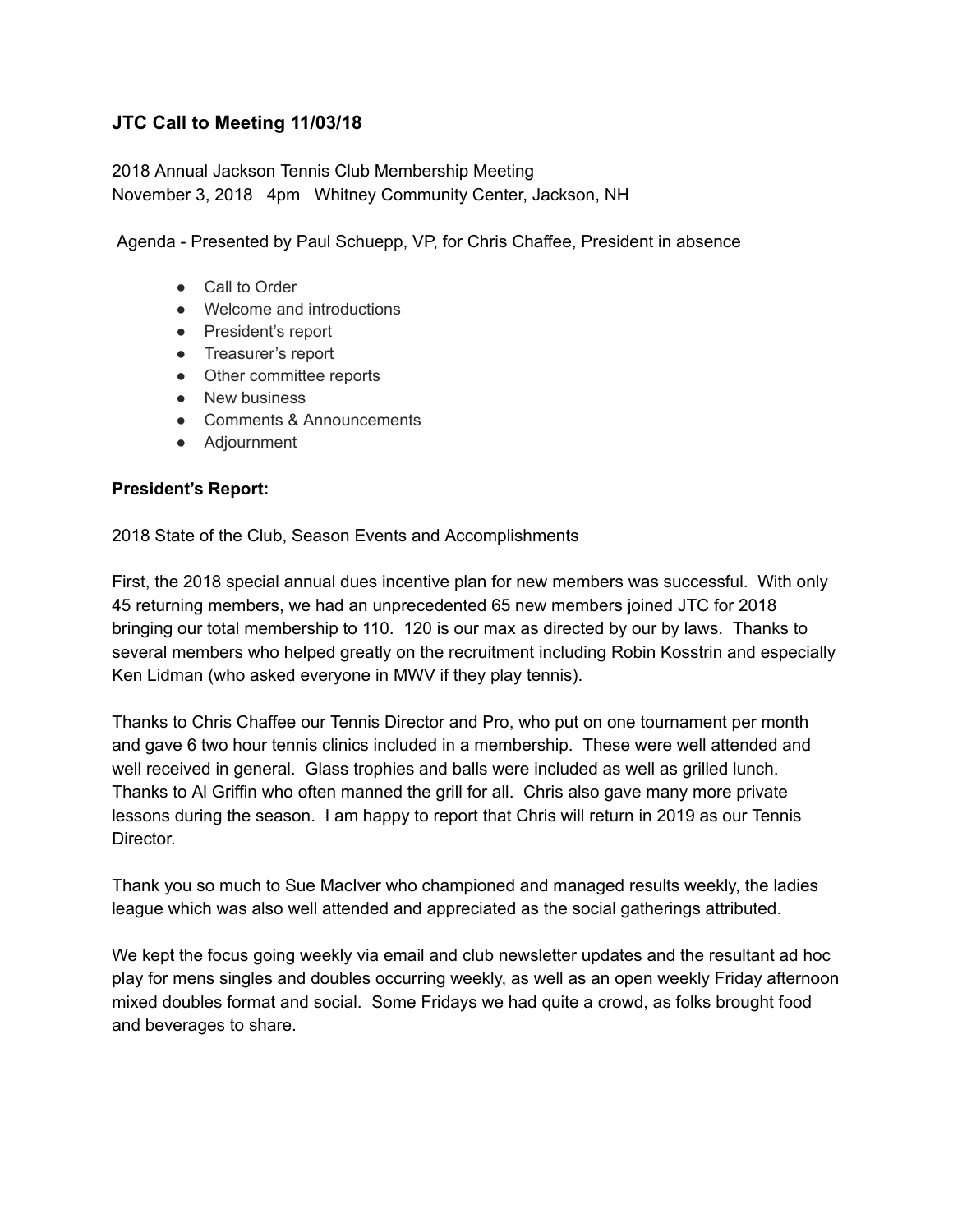JTC had several dinner social gatherings, one at Bill and Elaine Cave's house, one at Paul and Lynda Schuepp's house, and one end of season at the club after the last tournament. These socials really help bring the club members closer together and I hope we can do more in 2019.

The state of the Club and facilities is good. The courts were in great shape all summer starting with an excellent refurbishment in May by New England Tennis Courts of Franconia. Thank you to all members who were prudent and religious in sweeping the courts. The sprinkler system kept them moist all summer to the point that we did not even use extra calcium application. However the sprinkler system had leaking problems due to the sand from the river getting past the filter which we must address this next year.

We invested in a new set of lawn furniture cast iron and umbrella which was enjoyed by all summer long. We also purchased a court scoring system that was used regularly and especially for the tournaments.

There were complaints and trouble opening the new locks as they would get stuck, but we believe with regular WD40 lubrication they will not be a problem in the future.

We have wonderful members who gave so much to JTC again, in 2018:

I would like to recognize and thank Bob Yanuck and Robin Kosstrin for making and donating wonderful Adirondack chairs memorials to 3 great members who have past in 2017, Bill Pierce, Dick Shuman and Nancy Canty.

I would like to recognize and thank Jan Chernick for her many years of service, and handling again this year treasurer and secretary responsibilities. We really appreciate this.

I have to recognize and thank Bill Prushinski who is the consummate go to handiman and fixer for the club, going beyond the limits of his efforts by fixing a clogged toilet last month.

So, overall the 2018 season was more active with new faces and friends and everything operating smoothly…. It was a very good season at JTC. Thank you to all the membership for active participation and support.

========================================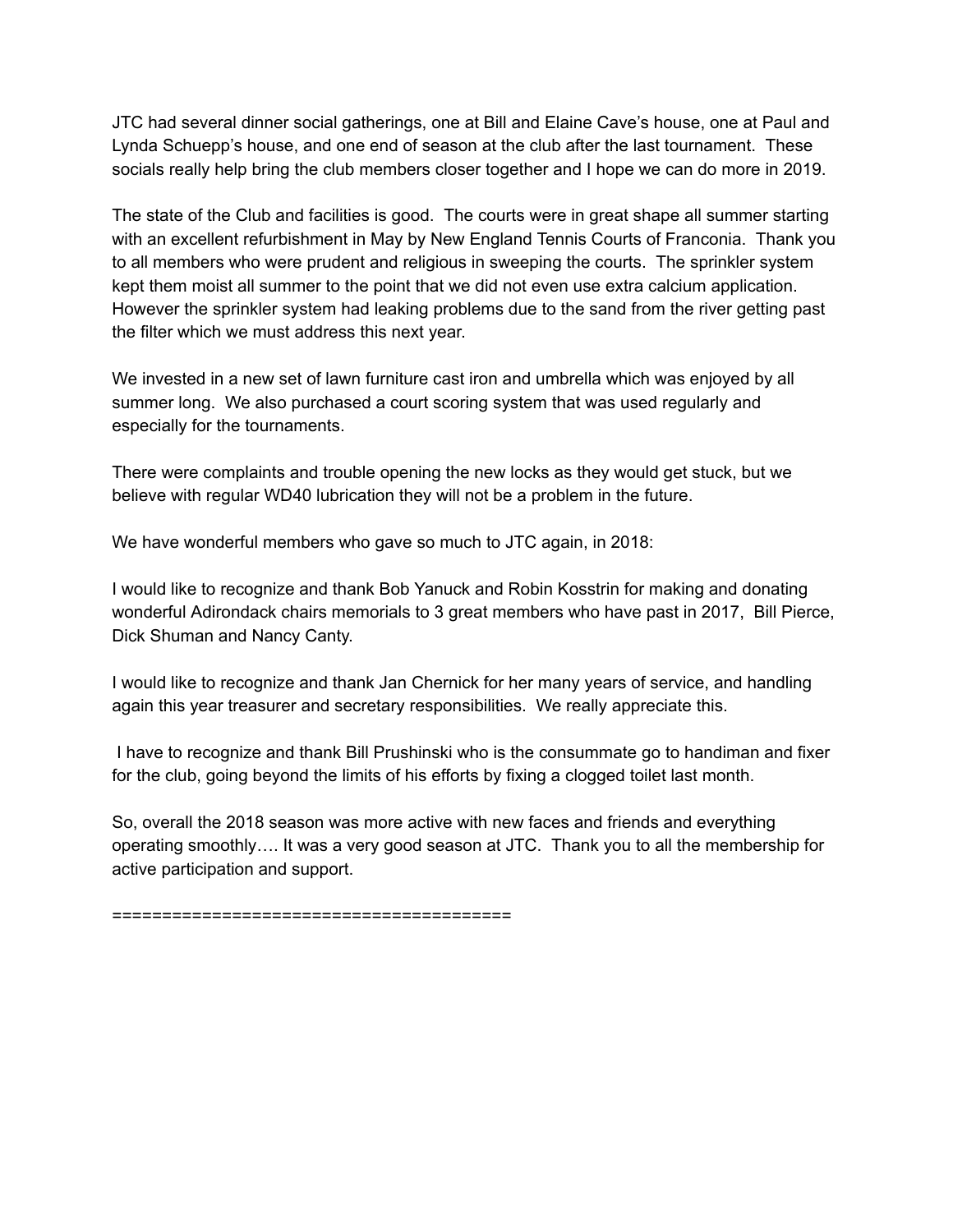| 9:37 AM<br>10/29/18              | <b>Jackson Tennis Club</b>     |
|----------------------------------|--------------------------------|
| <b>Accrual Basis</b>             | <b>Balance Sheet</b>           |
|                                  | Oct 29, As of October 29, 2018 |
| <b>ASSETS</b>                    |                                |
| <b>Current Assets</b>            |                                |
| <b>Checking/Savings</b>          |                                |
| <b>Citizens Checking</b>         | 9,158.06                       |
| <b>JTC CD-3229</b>               | 5,045.03                       |
| <b>JTC Savings-2708</b>          | 7,607.55                       |
| <b>Total Checking/Savings</b>    | 21,810.64                      |
|                                  |                                |
| <b>Accounts Receivable</b>       |                                |
| <b>Accounts Receivable</b>       | 369.80                         |
| <b>Total Accounts Receivable</b> | 369.80                         |
|                                  |                                |
| <b>Total Current Assets</b>      | 22,180.44                      |
|                                  |                                |
| <b>TOTAL ASSETS</b>              | 22,180.44                      |
|                                  |                                |
| <b>LIABILITIES &amp; EQUITY</b>  |                                |
| <b>Equity</b>                    |                                |
| <b>Opening Balance Equity</b>    | 18,875.24                      |
| <b>Unrestricted Net Assets</b>   | 575.58                         |
| <b>Net Income</b>                | 2,729.62                       |
| <b>Total Equity</b>              | 22,180.44                      |
|                                  |                                |
| TOTAL LIABILITIES & EQUITY       | 22,180.44                      |

# *Financial Report from the Treasurer*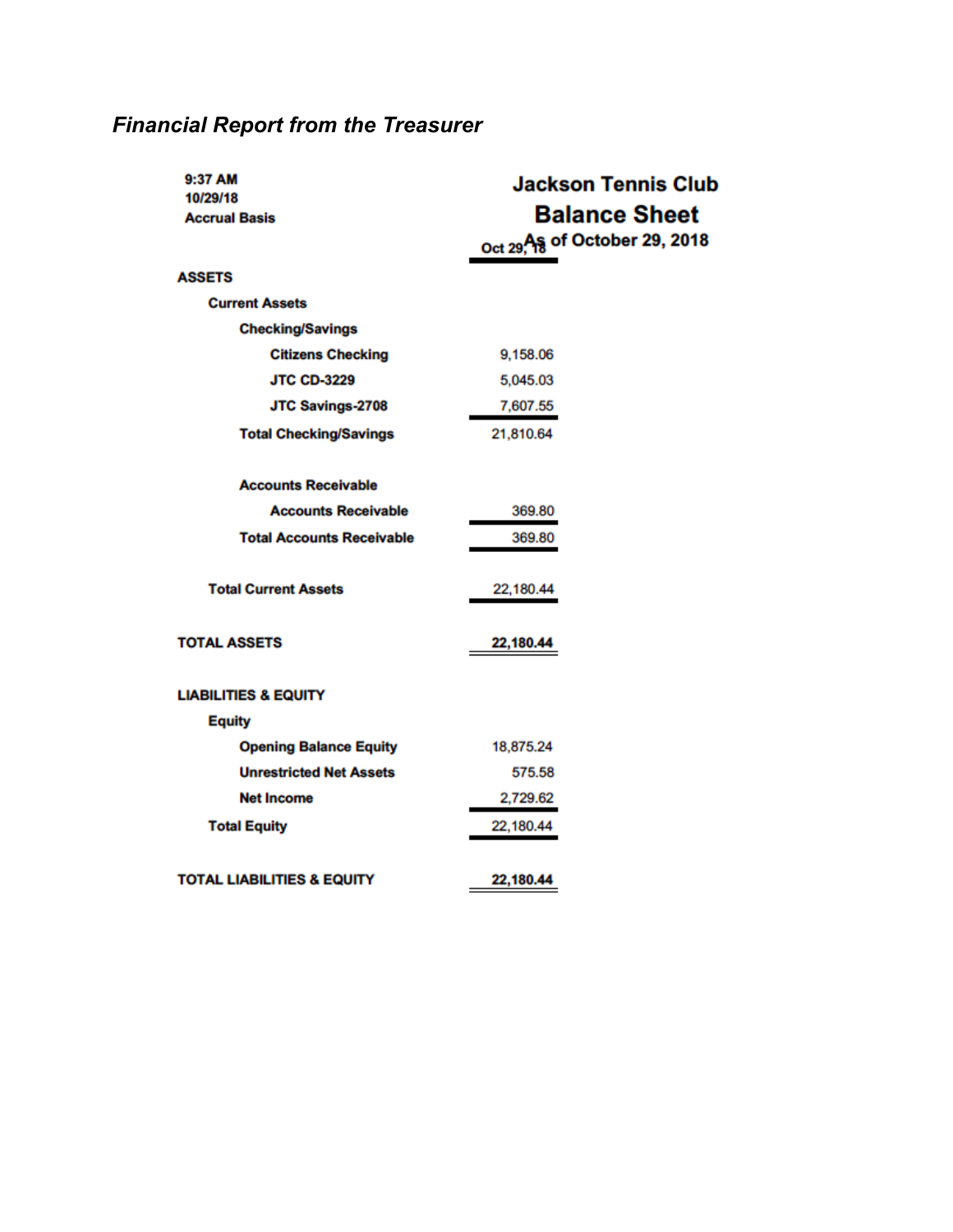9:34 AM 10/29/18 **Accrual Basis** 

**Jackson Tennis Club Profit & Loss** January 1 through Ostober 29, 2018

| <b>Ordinary Income/Expense</b>          |           |
|-----------------------------------------|-----------|
| <b>Income</b>                           |           |
| <b>Investments</b>                      |           |
| <b>Interest-Savings, Short-term CD</b>  | 0.69      |
| <b>Total Investments</b>                | 0.69      |
| <b>Other Types of Income</b>            |           |
| <b>Miscellaneous Revenue</b>            | 465.00    |
| <b>Total Other Types of Income</b>      | 465.00    |
| <b>Program Income</b>                   |           |
| <b>Membership Dues</b>                  | 12,028.50 |
| <b>Program Income - Other</b>           | 165.00    |
| <b>Total Program Income</b>             | 12,193.50 |
| <b>Returned Check Charge</b>            | 20.00     |
| <b>Tourney-Socials</b>                  | 580.00    |
| <b>Total Income</b>                     | 13,259.19 |
| <b>Gross Profit</b>                     | 13,259.19 |
| <b>Expense</b>                          |           |
| <b>Contract Services</b>                |           |
| <b>Outside Contract Services</b>        | 1,400.00  |
| <b>Total Contract Services</b>          | 1,400.00  |
| <b>Court Maintenance</b>                | 3,438.00  |
| <b>Court Supplies</b>                   | 204.70    |
| <b>Facilities and Equipment</b>         |           |
| <b>Property Insurance</b>               | 667.00    |
| <b>Rent, Parking, Utilities</b>         | 60.00     |
| <b>Facilities and Equipment - Other</b> | 41.53     |
| <b>Total Facilities and Equipment</b>   | 768.53    |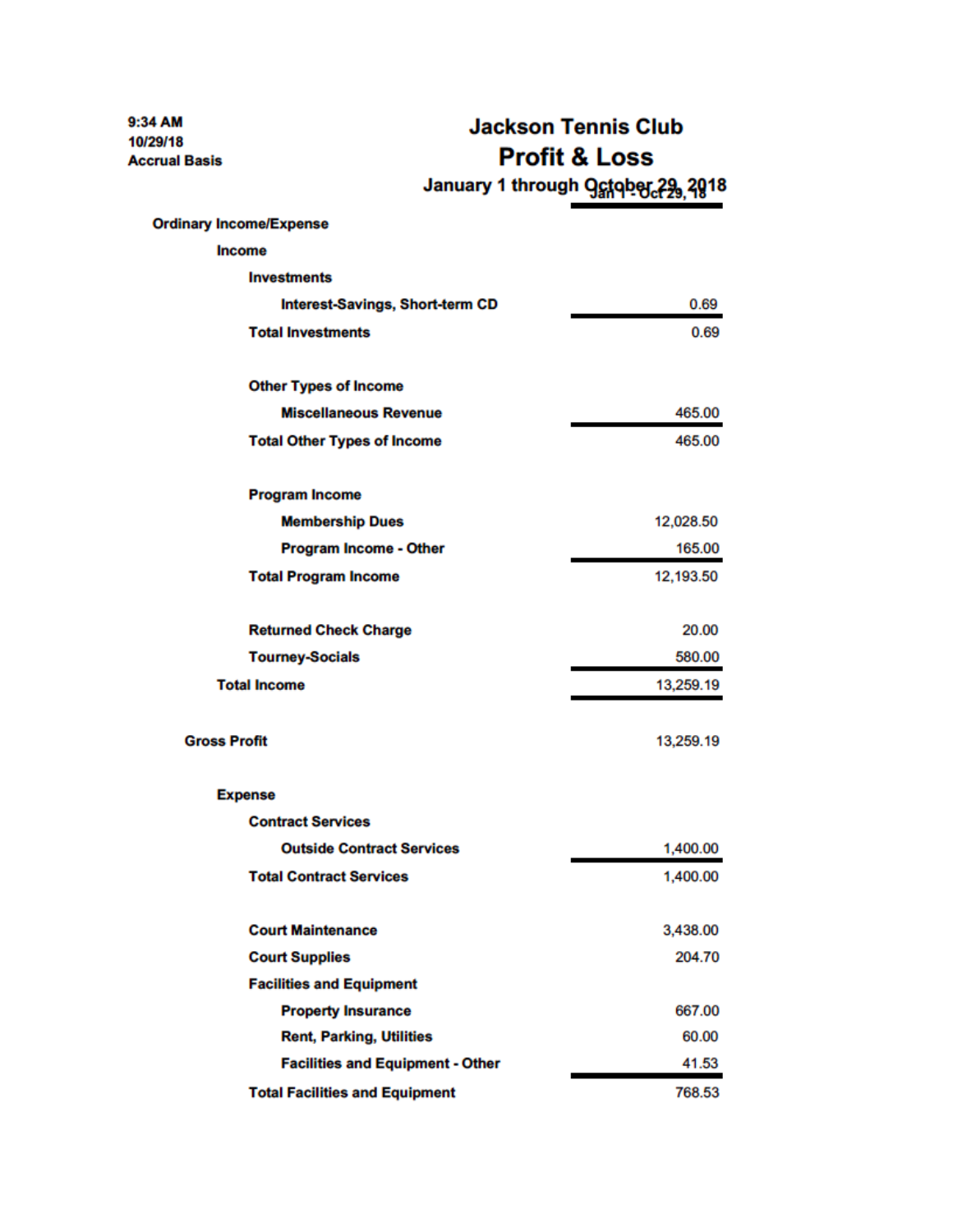| <b>Grounds Maintenance</b>             | 1,087.25 |
|----------------------------------------|----------|
| <b>Operations</b>                      |          |
| <b>Books, Subscriptions, Reference</b> | 155.88   |
| <b>Printing and Copying</b>            | 15.50    |
| <b>Supplies</b>                        | 254.71   |
| <b>Operations - Other</b>              | 316.64   |
| <b>Total Operations</b>                | 742.73   |

**Other Types of Expenses** 

**Net Income** 

Page 1 of 2

#### 9:34 AM<br>10/29/18 **Jackson Tennis Club Profit & Loss Accrual Basis** January 1 through Ostober 29, 2018 **Insurance - Liability, D and O** 205.00 **Total Other Types of Expenses** 205.00 **Property Taxes** 1,027.00 **Social-Tournament Expense** 407.43 **Social Expense - Food** 570.78 **Utilities** 678.15 10,529.57 **Total Expense Net Ordinary Income** 2,729.62

2,729.62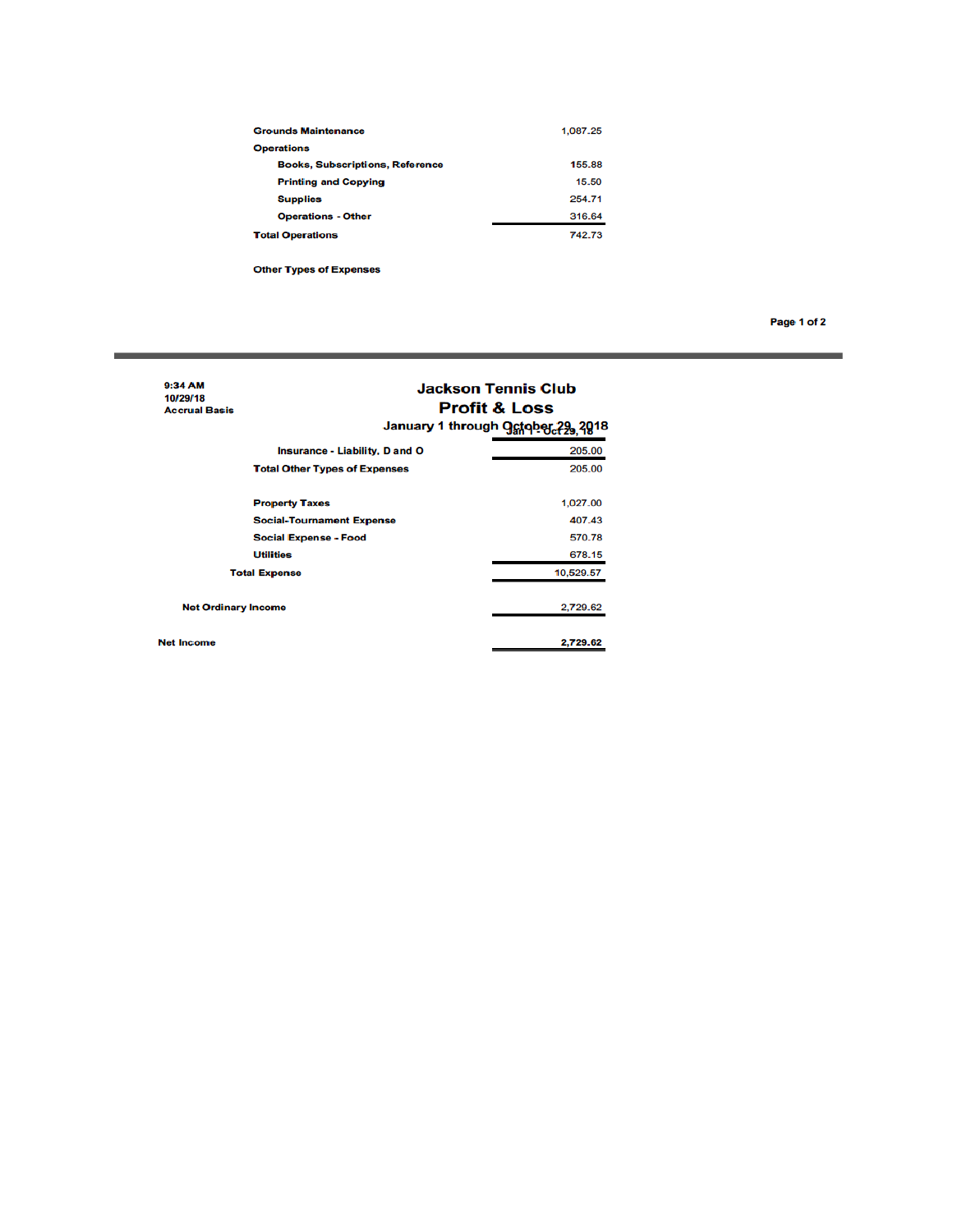# Budget

|                | А<br>B                                  | c               |
|----------------|-----------------------------------------|-----------------|
| 1              |                                         |                 |
| $\overline{2}$ |                                         | Jan - Dec 2019  |
| 3              |                                         | <b>Forecast</b> |
| 4              |                                         |                 |
| 5              | Income                                  |                 |
| 6              | <b>Annual Dues</b>                      | 12,500.00       |
| 7              | <b>Tourney-Clinic-Social-Guest Fees</b> | 500.00          |
| 8              | <b>Interest Income</b>                  | 2.00            |
| 9              | <b>Total Income</b>                     | 13,002.00       |
| 10             | <b>Expense</b>                          |                 |
| 11             | <b>Administrative Expenses</b>          |                 |
| 12             | Quickbooks fees                         | 240.00          |
| 13             | <b>Court Scheduling Software</b>        | 420.00          |
| 14             | <b>Web Hosting</b>                      | 200.00          |
| 15             | <b>Miscellaneous</b>                    | 100.00          |
| 16             | <b>Bulding Maintenance</b>              | 500.00          |
| 17             | <b>Supplies and Equipment</b>           | 200.00          |
| 18             | <b>Court Maintenance</b>                | 4,000.00        |
| 19             | <b>Equipment Maintenance</b>            | 100.00          |
| 20             | <b>Grounds Maintenance</b>              | 1,500.00        |
| 21             | Insurance                               | 1,700.00        |
| 22             | <b>Property Taxes</b>                   | 1,700.00        |
| 23             | <b>Tourney-Clinic-Social Expenses</b>   |                 |
| 24             | <b>Food &amp; Beverage</b>              | 600.00          |
| 25             | <b>Tennis Pro Facilitation</b>          | 1,600.00        |
| 26             | <b>Utilities</b>                        | 750.00          |
| 27             | <b>Total Expense</b>                    | 13,610.00       |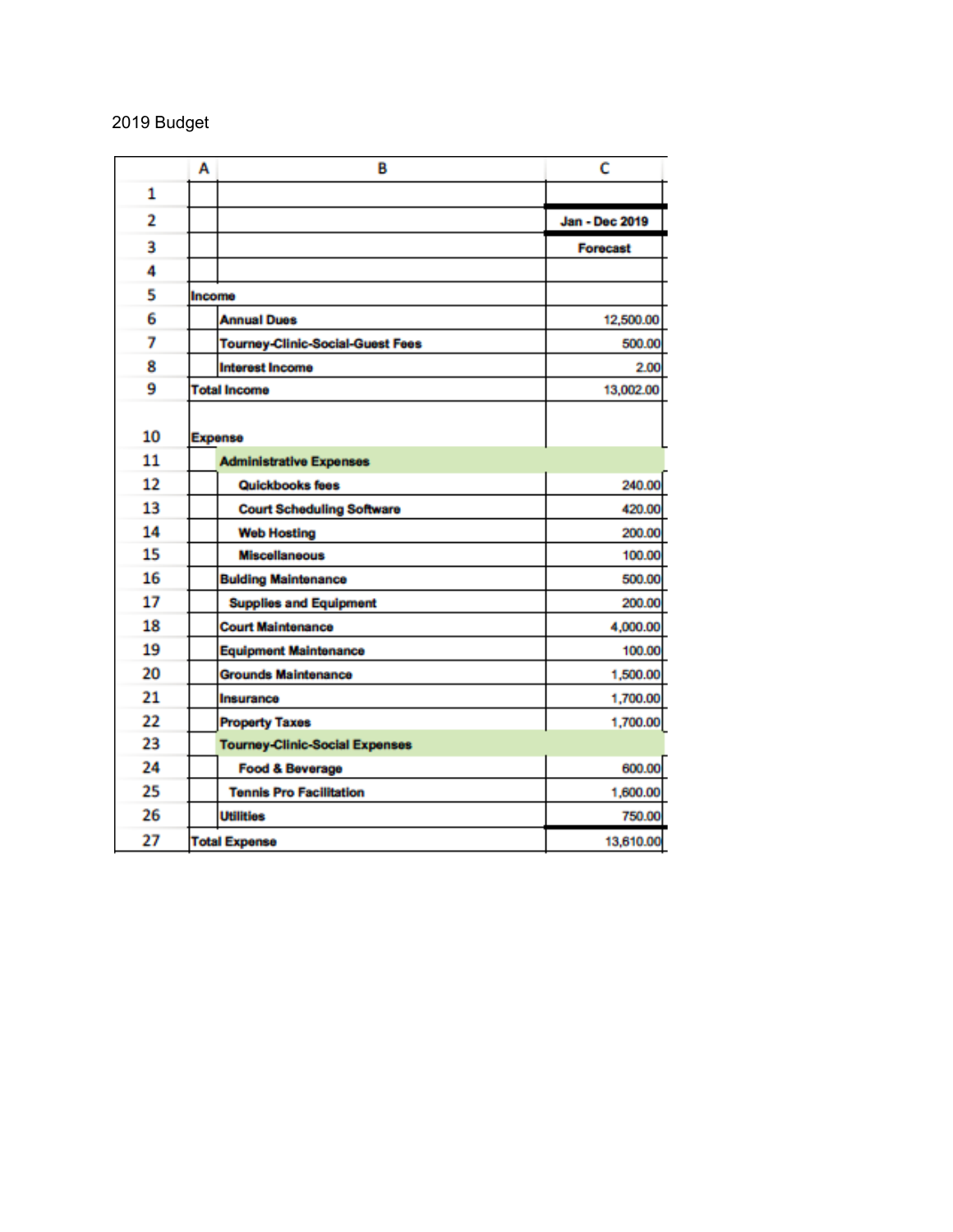# **Other committee reports…**

# Grounds Maintenance

Maintenance of the grounds was supported by Paul Schuepp, Bill Prushinski, Bob Yannuck. We were able to keep up with any infestations of ants and weeds on the courts. The lawn was mowed by our service, less often than we would like in an attempt to keep the costs low. As mentioned before the sprinkler system in general worked well all summer except for two times getting clogged with sand from the river and we had to have cleaned out. Paul rolled the courts with the old roller which seemed to help keep the courts in good shape. The biggest worry is with our fence posts as some are not very secure in the ground. We are going to have to spend some money for repair and reinforcement for 2019 on these posts. It was good to have the tennis court screens back up this year. Unfortunately in the winter of 2018 the mice ate some holes in them, but not enough to cause a problem for use. We need someone who might be interested in being the Grounds Maintenance Committee Chair for 2019.

# Landscaping

Thanks to Sue McIver and Margaret McKenzie for help with some flowers we had this season. We could use more and a champion of this appreciated part of the club for 2019.

# *New Business*

# **New membership annual dues plan for 2019**

Goal is to keep membership dues as low as possible while maintaining non profit non loss.

2017-2018 Individual was \$175, Family was \$300, Junior was \$75 and guest fees were \$5, unlimited hours per day. No charge for use of ball machine.

We attained 110 members in 2018 of which 75 were individuals and 35 were families. If we plan on retaining 70 individuals and 30 families as a forecast, we can lower the annual dues to \$115 for individual, and \$225 for a family. We would like to introduce a lower rate for couples, no children to \$200. And we can lower the Junior rate to \$50.

Comparing these new rates to our nearest competitor, Bridgton Highlands Tennis in Bridgton Maine, which is also a golf club, their rates are a \$140 for individual, \$200 for couple, \$225 for family, \$50 for student/junior, \$20 per hour court time for guests, and \$20 per hour for ball machine rental.

We think it is fair and still a good deal to charge guests in 2019 \$10 per for unlimited use per day versus only \$5. We will not charge members for use of the ball machine.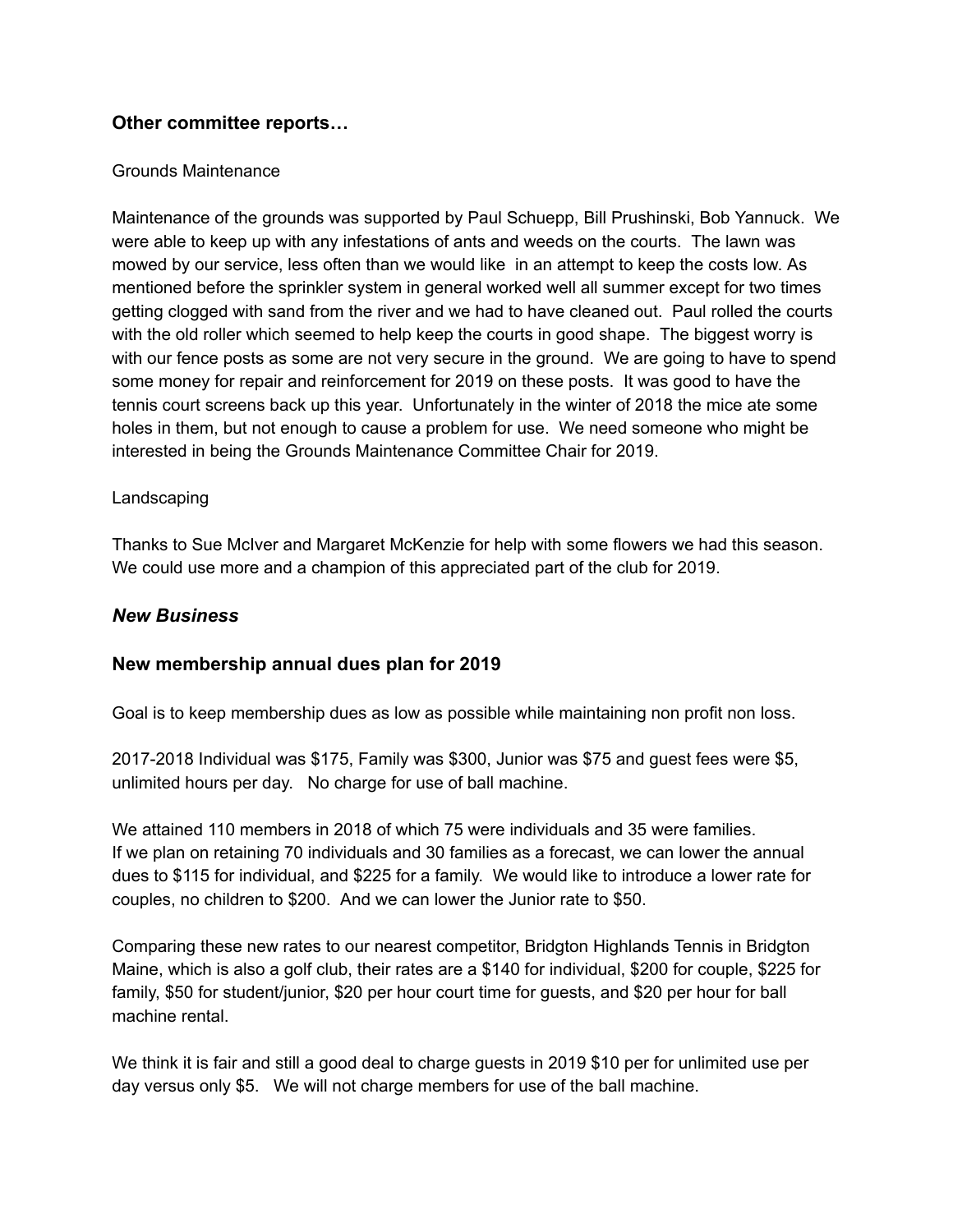We also would like to strive to attain our planned maximum members of 120 and thus wish to continue to recruit new members and new families into the club. So we will offer a special new membership deal of \$99 for an individual and \$179 for couple or family and continue the special offering of no initiation fee.

## **2019 VOTE will be for the new JTC Executive Committee**

The officers of the JTC shall be elected for a term of one year by the voting membership at the Annual Meeting. In the event of the inability of any elected officer or director to serve, the EC shall appoint a replacement. JTC will have three Directors, who serve no more than three years each on a revolving basis.

The 2018 Directors served as the nominating committee for the new proposed officers and directors. The following nominees agreed and are anxious to serve in these leadership positions...

#### *2019 Proposed Executive Committee:*

#### **For President: Paul Schuepp**

Paul has been a member at JTC for 3 years and was Vice President the last two seasons. With the help of the JTC exec committee Paul's initiatives in 2018 increased membership, created more member benefits such as tennis clinics and new tournaments and more social tennis throughout the season. Paul's interest lies in insuring a beautiful and active tennis club for the community. Paul and Lynda Schuepp live in Jackson since 2004, retired CEO of Animetrics in Conway and owners of The Penguin Gallery, North Conway. Paul is a very active player and desires to promote tennis for all.

#### **For Vice President: Bill Prushinski**

Bill Prushinski has been a member of JTC 20+ years and long resident and business owner in Jackson. He also has served as JTC Board Director for the past 5 years. Bill has been instrumental in insuring the club courts are maintained and facilities are working well. In the leadership position as VP Bill will be a perfect partner with the President to manage the club successfully.

#### **For Treasurer: Terry Butler**

Terry has lived in MWV for 30+ years; first year JTC member. She enjoyed the ladies league this past season. Terry is the Accounting/HR Manager at Story Land. She currently lives in Intervale and winters in South Carolina. Terry has the experience to take over the Club's books and accounting and keep the Club financially and accurately up to date.

#### **For Secretary: Margaret McKenzie**

Margaret McKenzie moved to the Mount Washington Valley almost four years ago. A newspaper editor with a master's in journalism from the University of North Carolina at Chapel Hill, Margaret spent the bulk of her career at The Palm Beach Post, followed by stints at the Daily Business Review, Idaho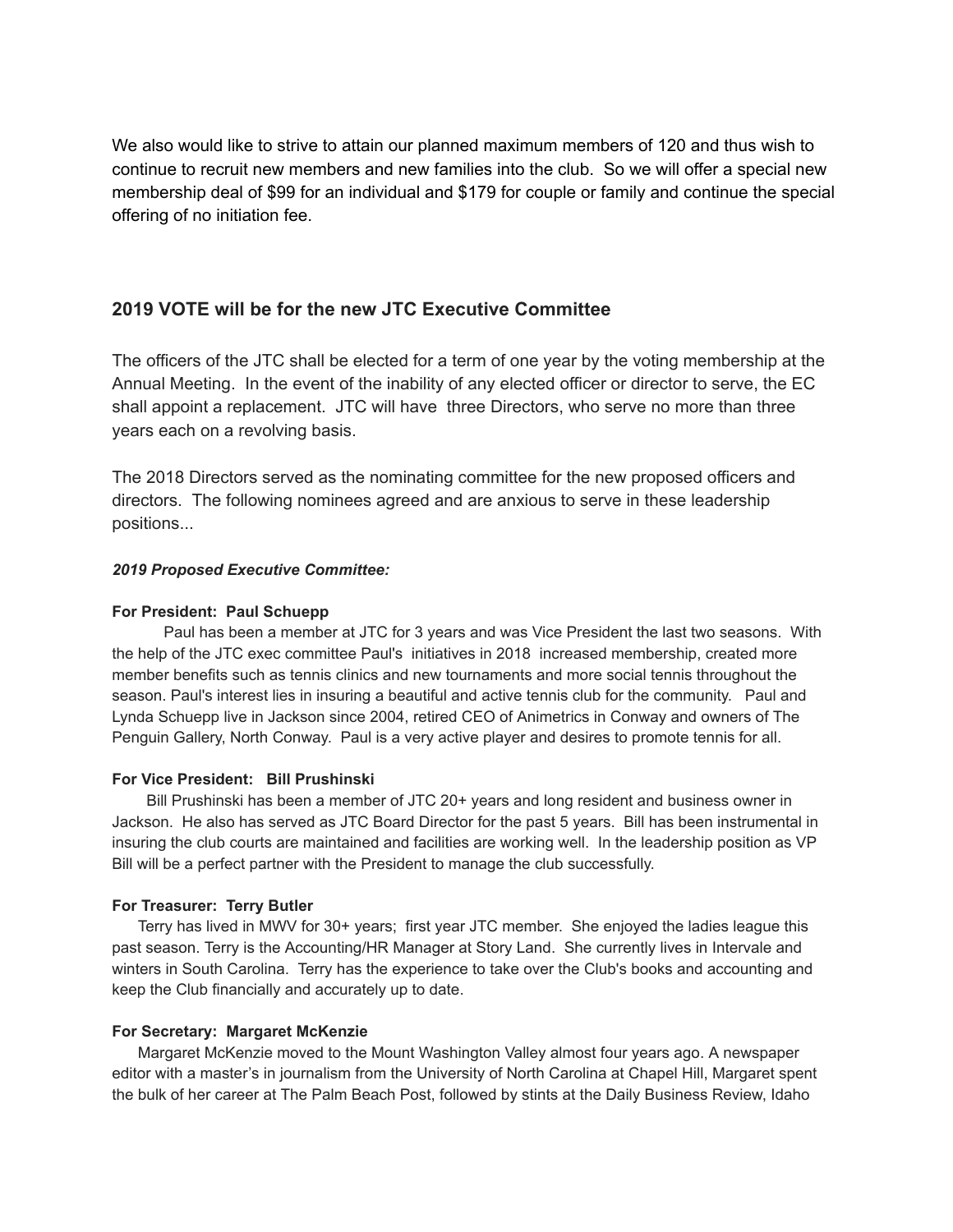Statesman, China Daily (Beijing), the Sundance Film Festival in Park City, Utah, where she edited the 2015 film guide/catalogue and ultimately The Conway Daily Sun, where she serves as managing editor. She bought her home in Jackson — Whipple Drive, just north of the Dana Place — in 2017. She has one daughter, Gwen. A student of Chris Chaffee at Cranmore, Margaret realizes that long hours at the paper keep her from playing as much as she would like. But she enjoys the camaraderie of the club and tries to help in any way possible. She donated flowers for the beds this spring (from the CDS booth at the Fryeburg Home Garden Show) and participates in most all JTC's events. She would be honored to serve as secretary of the board, where she can put her writing/organizational skills to good use and become more of an "active player" in this way.

#### **For Board of DIrector 2nd Year: Robin Kosstrin**

Robin Kosstrin has been a member of JTC for 18 years. She was secretary of the club for several years in the early 2000's and became a board member this past year. Robin helped recruit new tennis members, and was involved with many of the social events held this summer, including the chair dedication for 3 former members who were remembered by wood burning their names and donating the chairs to the club. Robin and her husband Bob (Yanuck) own R & R Woodworkers, an Adirondack chair manufacturing company, established in 2002, in Jackson. Robin has been and continues to be a very active member of the club.

#### **For Board of Director 1st Year: JJ Green**

J.J.and Joanne Green moved to the Birch Ledge neighborhood of Glen NH eleven years ago from Hampton Beach NH. They joined JTC about 8 years ago and enjoy playing doubles and mixed doubles. Their love of tennis and all racket sports dates back to the 80's when JJ was Marketing Manager at Penn Tennis and Racket Sports.

Joanne is a retired teacher and librarian and keeps track of their three children and 8 grandchildren. J.J.'s company represents commercial furniture factories working in the education, healthcare and hospitality markets. JJ and Joanne absolutely love the growth the club has seen and the many new members that enjoy this beautiful place. In the winter they play tennis at the Lely Resort in Naples FL so if you are in the neighborhood call them play some tennis! JJ is happy to serve on the Board and help keep our club the wonderful venue it is.

#### **For Board of Director 1st Year: Alli Hefferan**

As a new member in 2018, Alli immersed herself in the JTC action this past summer, participating in the weekly women's double league, with several members she helped recruit from her winter playing at Cranmore, and the first summer tournament. While Alli is a "native" of the Valley, born at Memorial Hospital, she and her husband, Chris, only moved to Bartlett three years ago from Boston prior to getting married at The Eagle Mountain House in Jackson. When Chris works rotationally offshore for Noble Corporation, Alli is busy working remotely for Choate, Hall & Stewart, based in Boston, and finessing her backhand on the courts. An avid snowboarder and sailor, Alli prefers to be outdoors and is eager to become more involved with the JTC leadership.

===============================================